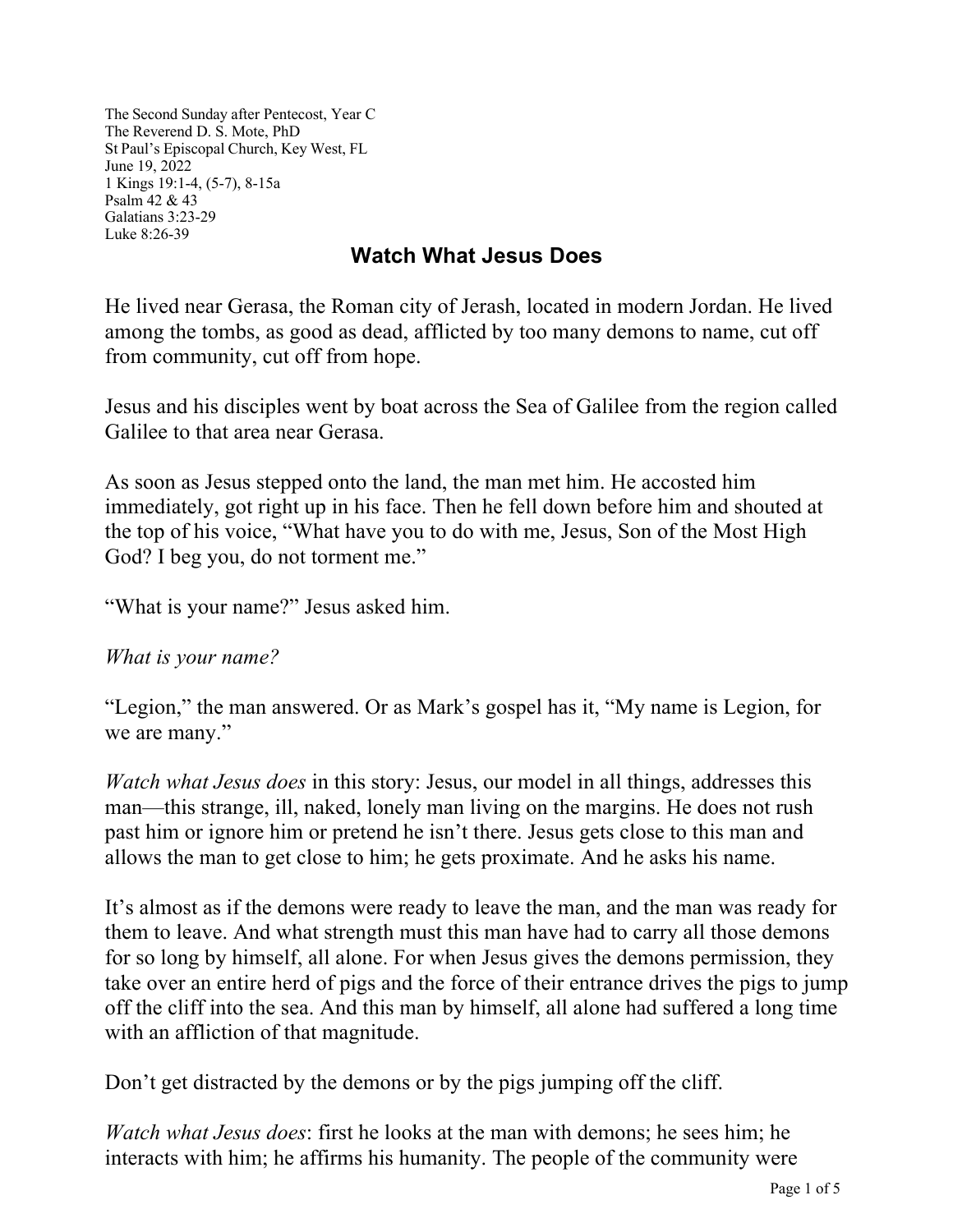afraid of the man with demons. Perhaps he was afraid of them, too. They had often placed shackles on him, and he had repeatedly broken out of them. Better to live unshackled, naked, and alone on the edge of things. But what happens to people with issues who are unprotected, isolated, and deprived of basic necessities? They are first avoided and then often forgotten. They become caricatured objects rather than human subjects, converted into stereotypes and scapegoats. They are turned into "others," "those people," "the bogey man," a category of creatures we tend to see as not the same as us, not as okay as us, not as deserving as us. In short, they are demonized—even if they don't have demons.

Jesus is accosted by this guy, one of "those people," on the steep bank of the lake, on the edge, and he interacts with him where he finds him, on the margin. Jesus spends some time on the edge with him. He confronts the confusing, complicated, and difficult reality of the man's circumstances with insight and compassion. He affirms the man's humanity. He treats the man, ministers to him, and the demons depart. He is no longer "the demoniac" but a person.

This was not a scheduled visit to Gerasa. Jesus and his posse were traveling around from place to place. He was healing and teaching and preaching everywhere they went. But no one in any of the places they visited got advanced notice they were coming. This day when he met Jesus in person started out for the man with so many demons like any other day for many years, just another day lived on the edge of things with his own particular burdens and shackles of body and mind.

It was just another day, just another hot Texas summer day 157 years ago this day, June 19, 1865, when Union General Gordon Granger and his troops arrived in Galveston. General Granger read General Orders No. 3: *"The people of Texas are informed that, in accordance with a proclamation from the Executive of the United States, all slaves are free."*

With the sharing of this news 250,000 people in Texas learned that they were no longer enslaved. Slavery was over. They were free.

Emancipation for these 250,000 Texans and for the 2.9 million individuals who were enslaved in our country as the civil war ended did not happen overnight. In some places, slaveholders had kept the news of freedom a secret, forcing more labor from those they held captive. And even today, the structural racism baked into our systems and culture in this country has kept the full exercise of freedom and the equality of opportunity locked up and out of reach for the descendants of those emancipated slaves and other people of color as well. In some critical ways, even now, not everyone who is a citizen of our country enjoys freedom equally.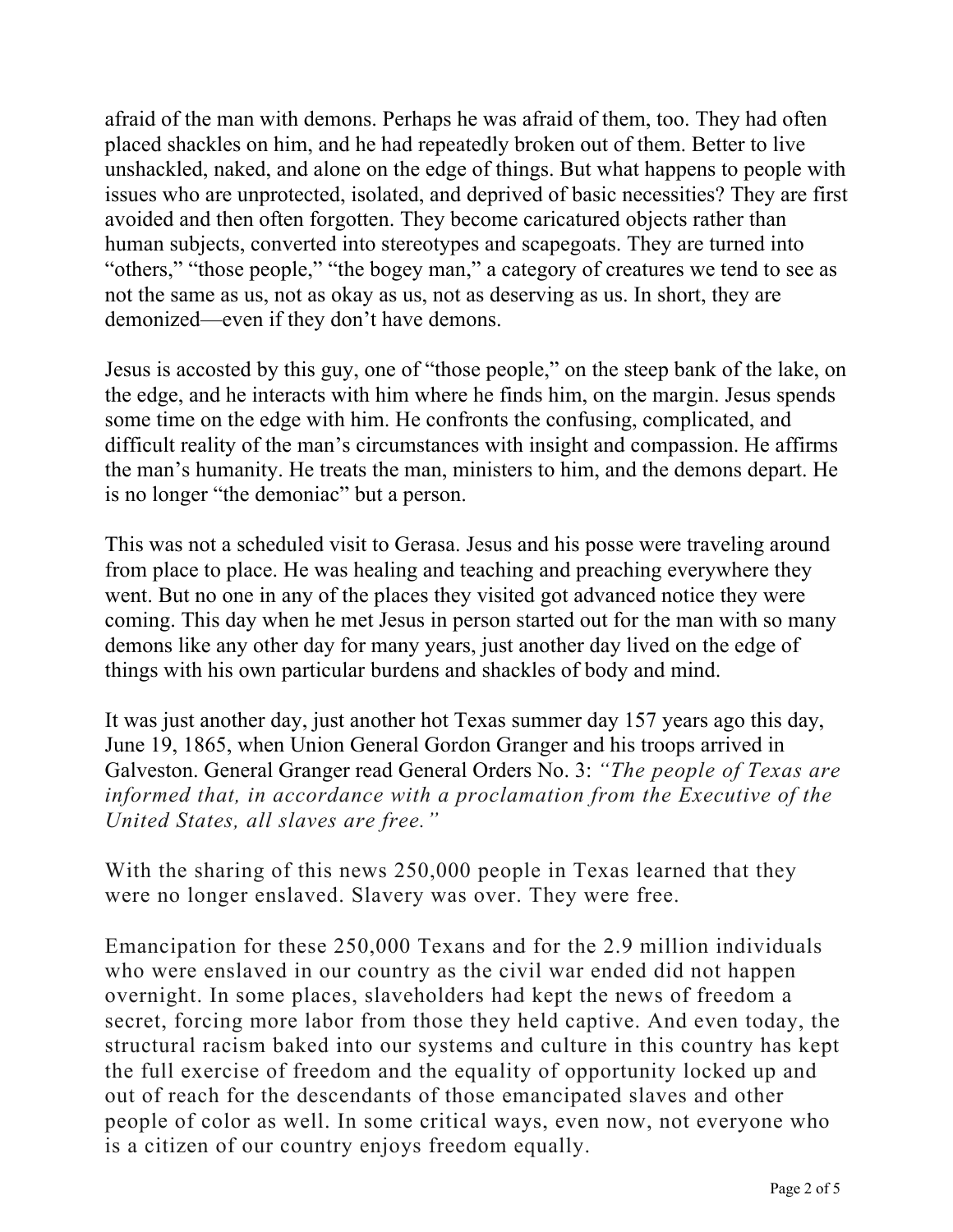We are still figuring out how to scale liberty so that it indeed reaches and includes everyone. We still have much work to do around diversity, equity, and inclusion on many fronts. And we still have much work to do around how individual rights and public health and the common good are all interrelated. And all that work, which is reconciliation work, is the church's work as a body and the work of those who follow Jesus as individuals. The Spirit's guidance as to what is your part, my part in that work in any given season may come to us in the physical or spiritual equivalent of a great wind or an earthquake or a fire as Elijah witnessed. Or, it may come to us, as it did to Elijah in the sound of sheer silence: a still, small voice.

Jesus in our gospel today is dealing with one person enslaved by demons and one community that has previously isolated and shunned and mistreated and feared him. And Jesus restores the man to the community. How?

The people taking care of the pigs run into town with the unhappy news that they have lost the entire herd when the pigs leapt off the cliff. Everybody comes out to see. And they find the man, this strange not-quite-human to them man who had been so alien and so other for so long, and Luke says, they find him "clothed and in his right mind."

And what else? They find him sitting at the feet of Jesus. When a person is described with that phrase rendered into English as sitting at Jesus' feet, it means that person has become a true disciple of Jesus. This most shunned person, this most isolated of individuals has been recognized for who he truly is, beyond the status and issues that had kept him in a free-range prison for so long.

Is this a happy ending? Maybe; maybe not. It depends. Why? Because when the community sees the man—this one whom they have always categorized as crazy, sick, not like them, "the other"—when they see him clothed and in his right mind and sitting at the feet of Jesus, Luke's gospel says they were afraid. Luke says they were "seized with great fear." Afraid of what? Afraid of Jesus and his power? Afraid because they had no experience relating to this kind of person recently arrived in the community? Afraid that if Jesus stayed around more things in their world would change in ways that would force them to reconsider more of their other long-held opinions and ways of doing things and treating people?

The people want Jesus gone, and they ask him to leave. And Jesus leaves. He gets back in the boat and goes back across the lake to the other side. Back to where he came from.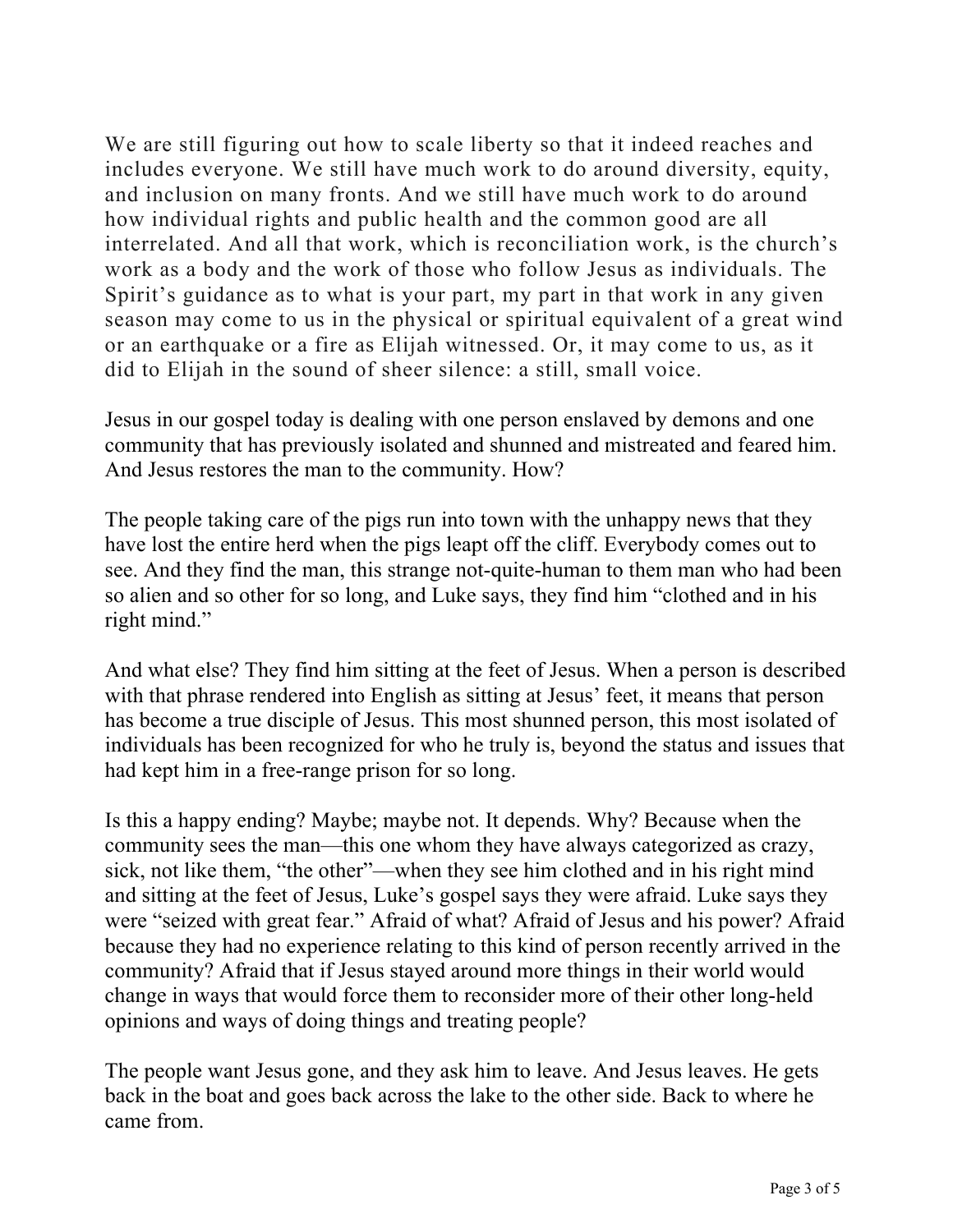And how about the man who has been healed? He asks Jesus, the sense of it is he *begs* Jesus, to let him go with him. He knows that Jesus recognizes who he is, that he is human, that he is a person, that he is accepted as a disciple, as a follower of Jesus. The gospels are filled with stories of people who are called by Jesus to follow him; some of them do; some of them don't. This man is healed by Jesus; he asks to go with him, and Jesus doesn't allow it.

Jesus gives this person with his health restored and his dignity recognized and his agency returned a different mission: "Return to your home, and declare how much God has done for you." And the man accepts the mission, goes away, and proclaims throughout the city, the place he is from, how much Jesus has done for him. After years of estrangement, the man is once again integrated into community.

*Watch what Jesus does.* And follow his example. That's our brief, our assignment. Recognize the humanity of everyone. We regularly affirm our baptismal covenant. The fifth promise of that covenant is that we will "strive for justice and peace and respect the dignity of every human being" with God's help.

This doesn't mean that we will respect those who seem to us to be dignified. It means that we will operate from the perspective that everyone has dignity because every human being is made in God's image; every person is a bearer of the image of God. It means we will treat them as such, even and perhaps especially when we don't like them, even when we would rather not deal with them, because it is what Jesus has called us to do. The world is too small now and the stakes are too high not to honor this fifth baptismal promise.

Respect the dignity of every human being. Of all colors, nations, races, languages, tribes, and political persuasions. Those we love easily and those with whom we struggle. The rich and the poor. The healthy and the sick. The housed and the homeless. The young and the old. The neighbor and the stranger. The friend and the enemy. The queer and the straight. The employed and the unemployed. The lawabiding and those who have broken the law. The native born and the alien. The incarcerated and the free. The living and the dead. As the reading from Galatians makes clear, all boundaries are broken down, all divisions dissolved for the community that gathers around Jesus the Christ.

Respect the dignity of every human being. And what does *respect* mean? Literally, to see again. The *spect* of *respect* is the same as in *spectacle, spectate.* To take another, deeper, more nuanced look. If we will draw near as Jesus did and does, we will see the dignity, the humanity of every human being, *and* we will follow Jesus' example of responding with insight and compassion, acting justly and also with